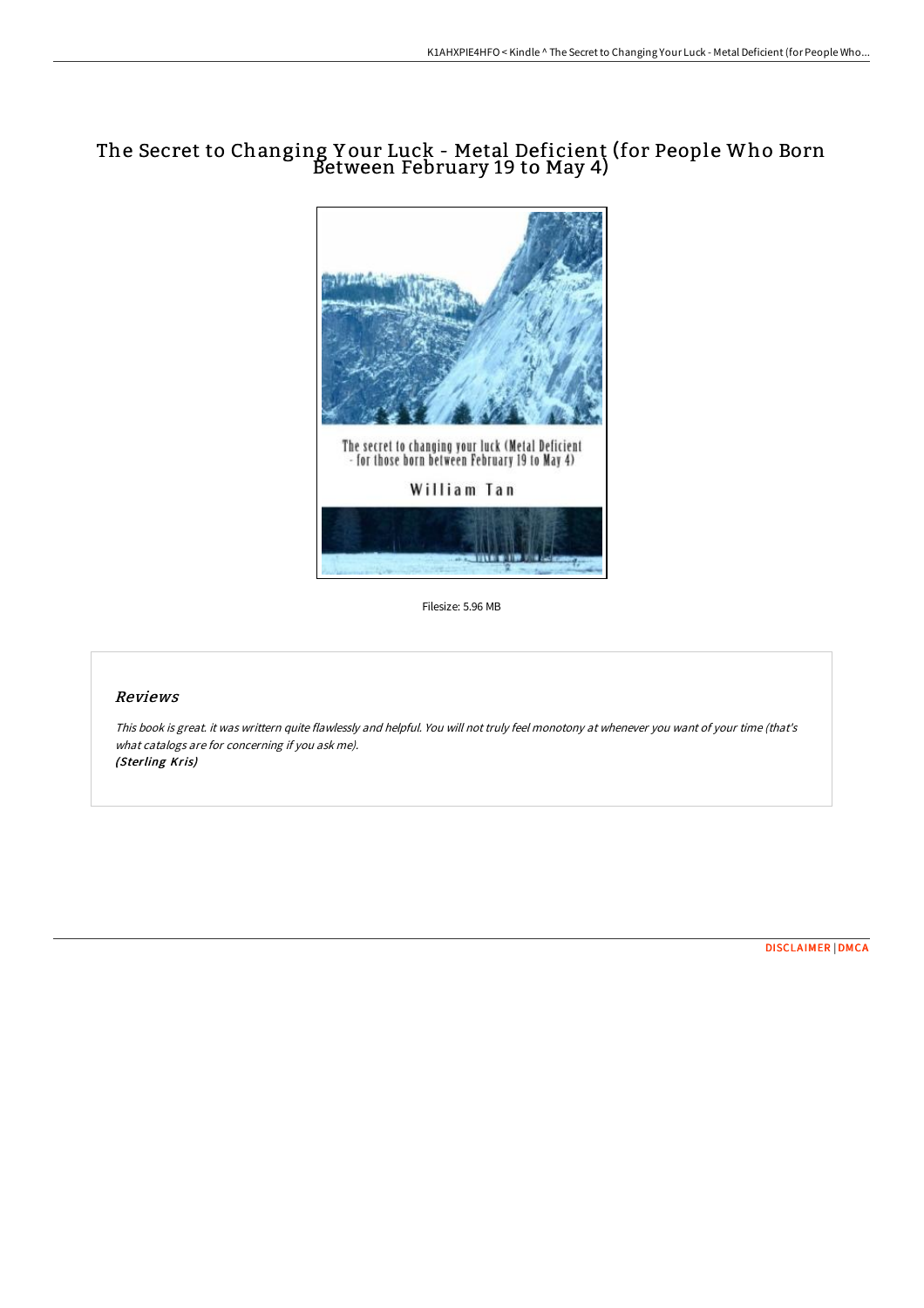## THE SECRET TO CHANGING YOUR LUCK - METAL DEFICIENT (FOR PEOPLE WHO BORN BETWEEN FEBRUARY 19 TO MAY 4)



2016. PAP. Book Condition: New. New Book. Delivered from our US warehouse in 10 to 14 business days. THIS BOOK IS PRINTED ON DEMAND.Established seller since 2000.

A Read The Secret to [Changing](http://techno-pub.tech/the-secret-to-changing-your-luck-metal-deficient.html) Your Luck - Metal Deficient (for People Who Born Between February 19 to May 4) Online

 $\mathbf{E}$ [Download](http://techno-pub.tech/the-secret-to-changing-your-luck-metal-deficient.html) PDF The Secret to Changing Your Luck - Metal Deficient (for People Who Born Between February 19 to May 4)